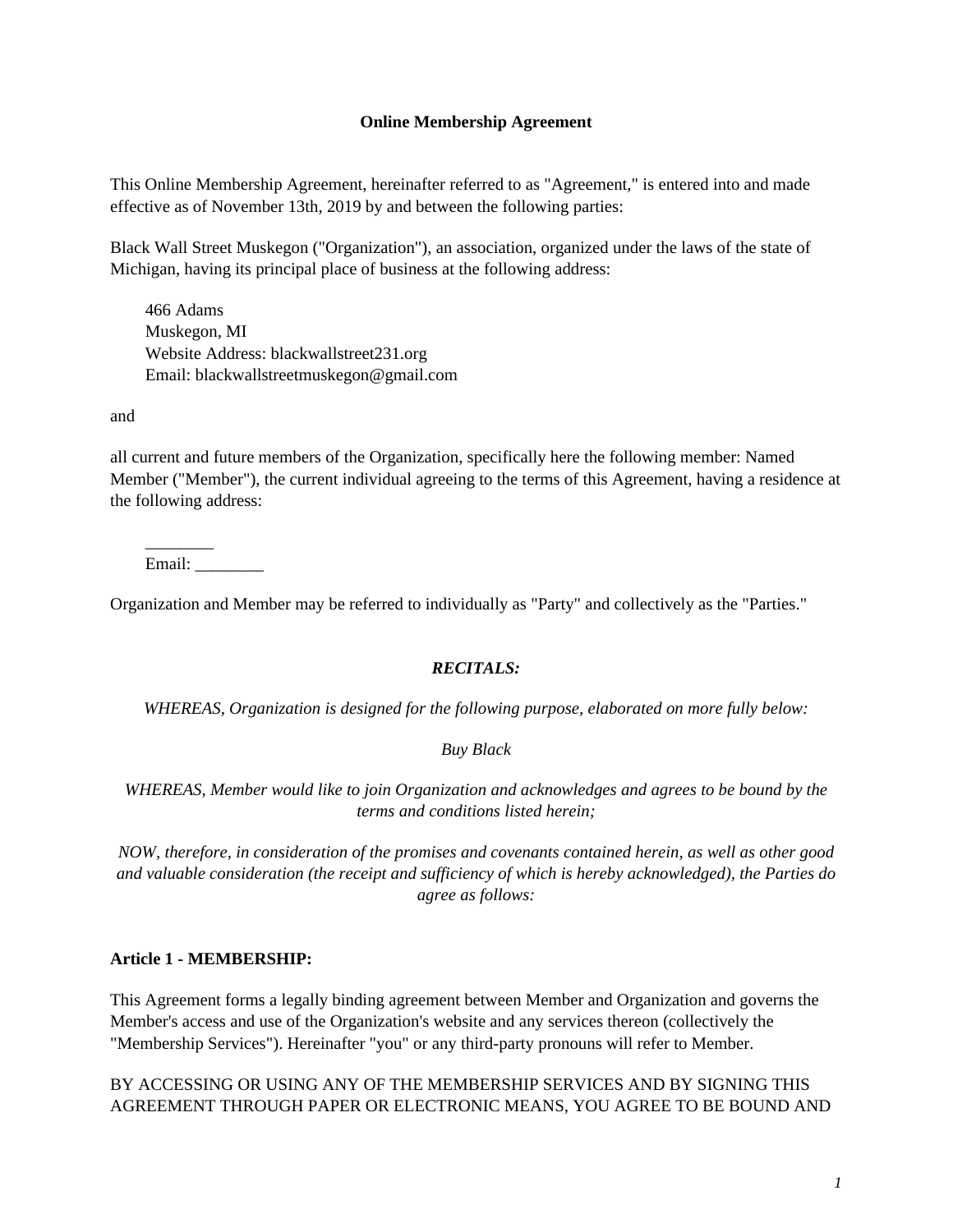ABIDE BY THIS AGREEMENT AND ANY AMENDMENTS THERETO. READ THIS AGREEMENT CAREFULLY BEFORE USING ANY OF THE MEMBERSHIP SERVICES, ESPECIALLY SINCE THIS AGREEMENT MAY AFFECT YOUR LEGAL RIGHTS, SUCH AS REQUIRING BINDING INDIVIDUAL ARBITRATION, AND LIMITING YOUR RIGHT TO BRING A LAWSUIT OR CLASS ACTION. IF YOU DO NOT AGREE TO THESE TERMS, PLEASE IMMEDIATELY CEASE USE OF ANY OF THE MEMBERSHIP SERVICES.

# **Article 2 - MEMBERSHIP SERVICES:**

The Membership Services specifically provided by Organization are as follows:

Exposure **Credibility** Marketing Space Event Listings Discounts on Merchandise

# **Article 3 - DISCLAIMERS:**

Organization is in no way responsible or liable for Member's interactions with others and Member's actions and interactions are Member's sole and exclusive responsibility. Organization is also not responsible or liable for any content posted by other Members. If Member provides any content for posting to Organization, Organization shall be permitted to use such posted content for any legal purpose, as a royalty-free license, but otherwise claims no proprietary rights in Member's content.

# **Article 4 - REGISTRATION:**

Member may be asked to register to use the Membership Services. Member will choose a unique identifier and password. Member is responsible for ensuring the continued accuracy, security, and confidentiality of this information. Member may also be asked to provide billing information, which will be subject to the same requirements of accuracy, security, and confidentiality. Providing false or inaccurate information, or using the Membership Services further fraud or unlawful activity is grounds for immediate termination of this Agreement.

#### **Article 5 - USE:**

Member agrees not to use the Membership Services for any unlawful purpose or any purpose prohibited under this clause. Member agrees not to undertake any action which may damage the Organization in any way.

Member further agrees not to use the Organization or Membership Services:

a) To harass, abuse, or threaten others or otherwise violate any person's legal rights;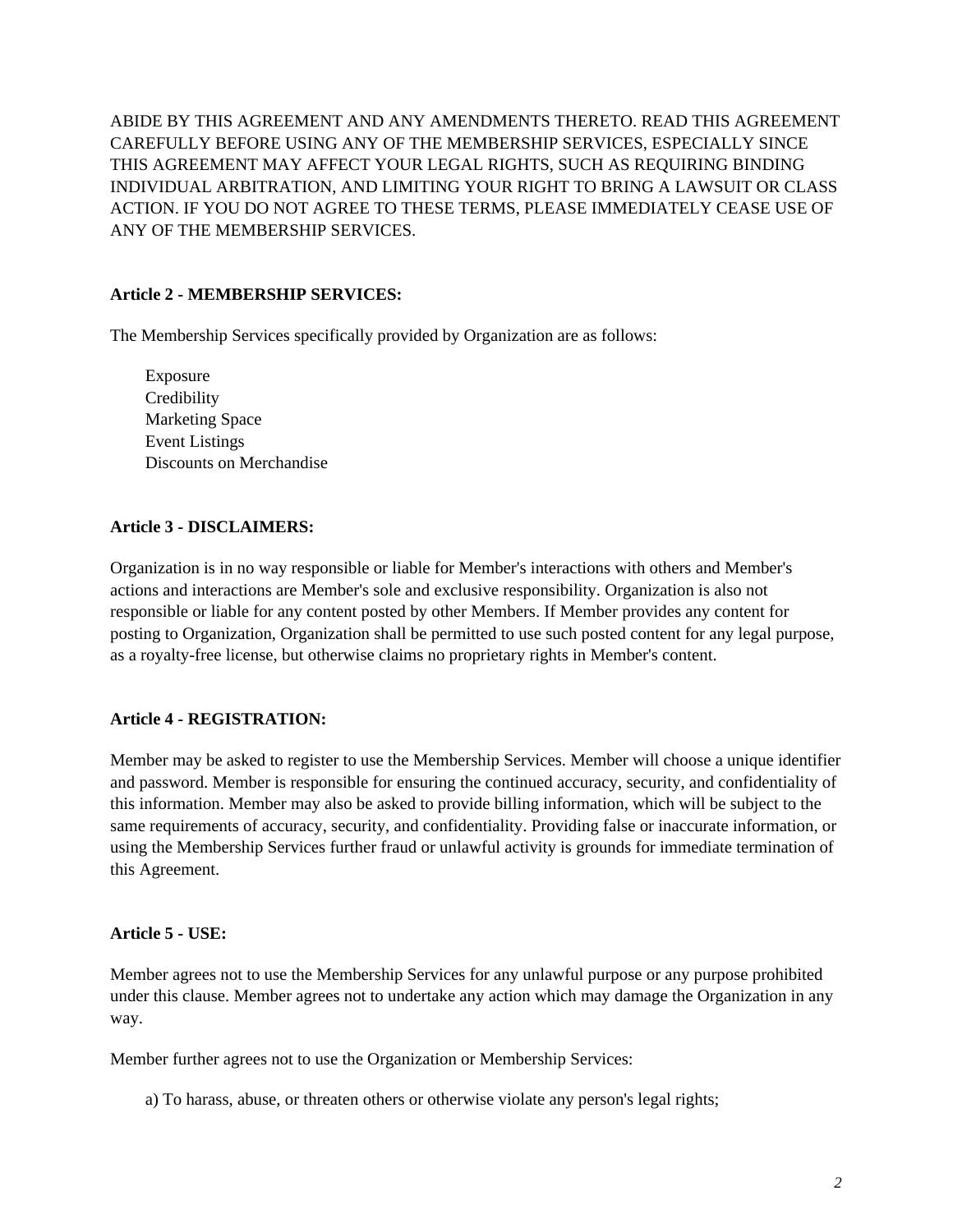b) To violate any intellectual property rights of the Organization or any third party;

c) To upload or otherwise disseminate any computer viruses or other software that may damage the property of another;

d) To perpetrate any fraud;

e) To engage in or create any unlawful gambling, sweepstakes, or pyramid scheme;

f) To publish or distribute any obscene or defamatory material;

g) To publish or distribute any material that incites violence, hate, or discrimination towards any group;

h) To unlawfully gather information about others.

# **Article 6 - FEES:**

Member agrees to pay Organization membership fees ("Fees") at the execution of this Agreement and as the Organization requires thereafter. Member will be shown the specific Fees applicable to the Membership Services at the time of execution and will pay such Fees through Organization's online payment system. Fees are payable as described therein.

# **Article 7 - RELEASE:**

Member hereby releases Organization, as well as any of Organizations affiliates, licensors, suppliers, subsidiaries, parents or other legal representatives, from any claims, demands, damages or other legal action which may arise from Member's dispute with any other Member.

# **Article 8 - TERMINATION:**

This Membership Agreement shall continue until terminated by either Party. In order for Member to cancel, a written notice must be provided to Organization, the following amount of days before Member's following billing cycle: 3.

This Agreement may also be immediately terminated in the event that there is a breach of the terms of this Agreement by either Party. This Agreement will also immediately terminate upon the death of the Member, the inability of the Member to pay the Fees required, the liquidation, dissolution or discontinuance of the Organization by the Organization in any manner, or the filing of any petition by or against the Organization under federal or state bankruptcy or insolvency laws.

# **Article 9 - LIMITED LICENSE:**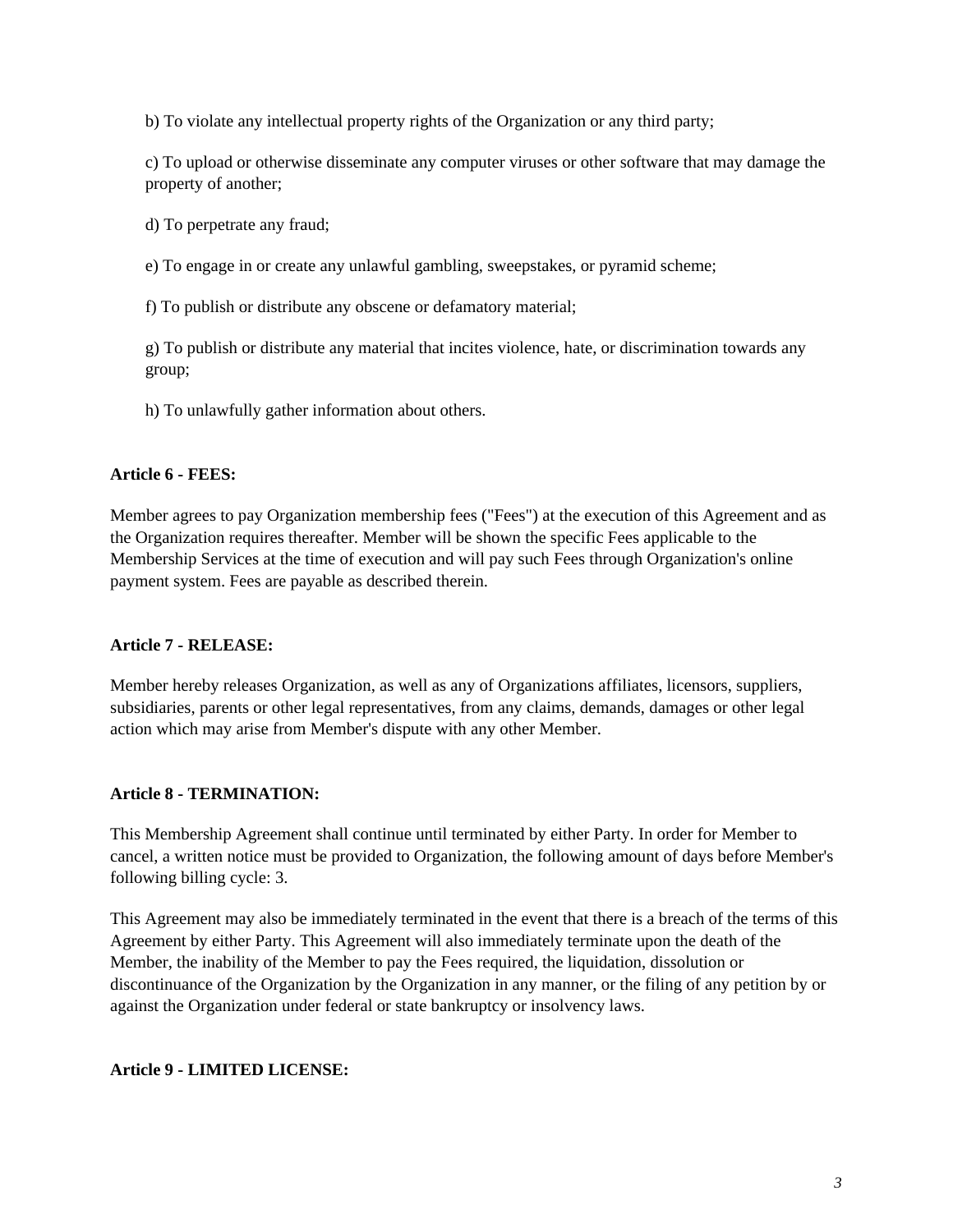Member acknowledges and agrees that the Organization's name, services, and any logos, designs, text, graphics, software, content, files, materials, and any other intellectual property rights contained therein, including without limitation, any copyrights, patents, trademarks, proprietary or other rights arising thereof, are owned by the Organization or its affiliates, licensors, or suppliers.

Member acknowledges and agrees that the source and object code of certain Membership Services and the format, directories, queries, algorithms, structure, and organization of the same are the intellectual property, proprietary, and confidential information of Organization and its affiliates, licensors, and suppliers.

Member expressly agrees not to do anything inconsistent with Organization's ownership of all of the intellectual property discussed herein. Member further agrees that there are no rights, title, or interest in or to any Membership Services, except as stated in this Agreement. In addition, except as expressly set forth in this Agreement, Member is not conveyed any right or license by implication, estoppel, or otherwise in or under any patent, trademark, copyright, or other proprietary rights of Organization or any third party.

For any Membership Services which enable Member to use any software, content, equipment or other physical or non physical materials owned or licensed by Organization, Organization grants Member a limited, revocable, non-exclusive, non-sublicensable, non-transferable license to access and use the specific Membership Services, and any related software, content, equipment or other materials FOR PERSONAL, NON-COMMERCIAL USE ONLY.

# **Article 10 - RESTRICTIONS:**

Member is prohibited from selling, reselling, or making commercial use of the Membership Services, unless Member has specifically an executed agreement with Organization that expressly allows for such activity.

# **Article 11 - THIRD-PARTY SERVICES:**

Certain Memberships Services may integrate, be integrated into, or be provided in connection with thirdparty websites, services, content, and/or materials ("Third-Party Services"). Organization does not control any Third-Party Services. The organization makes no claim or representation regarding the third-party services and accepts no responsibility for the quality, content, nature, or reliability of Third-Party Services. There is no implied affiliation, endorsement, or adoption by the Organization of these Third-Party Services and Organization shall not be responsible for any content provided on or through these Third-Party Services.

# **Article 12 - MEMBER CONSENTS:**

Member agrees and verifies that all of the information they have given the Organization and its representatives is accurate, up to date, and without the omission of any requested information. Member agrees and verifies that even if they have omitted any necessary personal information, whether knowingly or unknowingly, they will hold the Organization harmless against all liability for any damages that may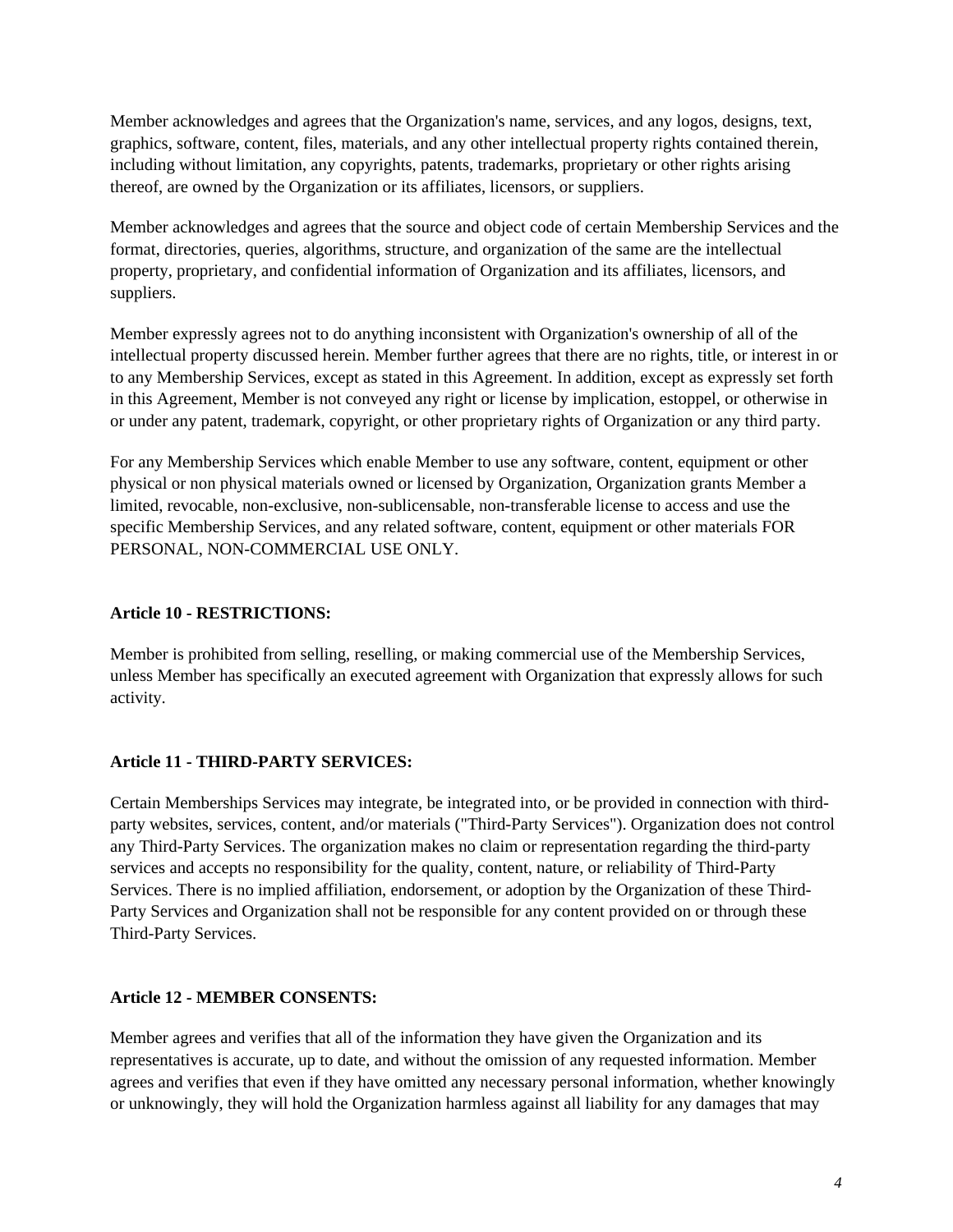occur to Member or others because of Member's actions or inactions. Member agrees to notify the Organization Membership Group of any changes or upcoming changes concerning their personal information.

#### **Article 13 - ASSUMPTION OF RISK:**

Member agrees and understands that their participation in the Membership Services may involve risks. These risks may lead to tangible or intangible harm, and Member agrees that these risks may result not only from their own actions but also from the actions of others. With the knowledge and understanding of these risks, Member chooses, of their own will and volition, to continue participating in the Membership Services.

### **Article 14 - INDEMNIFICATION:**

Member agrees to defend and indemnify Organization and any of its affiliates (if applicable) and hold them harmless against any and all legal claims and demands, including reasonable attorney's fees, which may arise from or relate to Member's use or misuse of the activities, Member's breach of this Agreement, or Member's conduct or actions. Member agrees that Organization shall be able to select its own legal counsel and may participate in its own defense, if so desired.

### **Article 15 - REPRESENTATION:**

Member agrees that they are over 18 (eighteen) years of age and may legally consent to and enter into this Agreement.

# **Article 16 - ENTIRE AGREEMENT:**

This Agreement constitutes the entire understanding between the Member and the Organization with respect to any and all use of the Membership Services. This Agreement supersedes and replaces all prior or contemporaneous agreements or understandings, written or oral, regarding the Parties' relationship.

# **Article 17 - COUNTERPARTS:**

This Agreement may be executed in counterparts, all of which shall constitute a single agreement. The Agreement shall be effective as of the date set forth above.

#### **Article 18 - SURVIVAL:**

Any provision of this Agreement which by its terms imposes continuing obligations on either of the parties shall survive termination of this Agreement.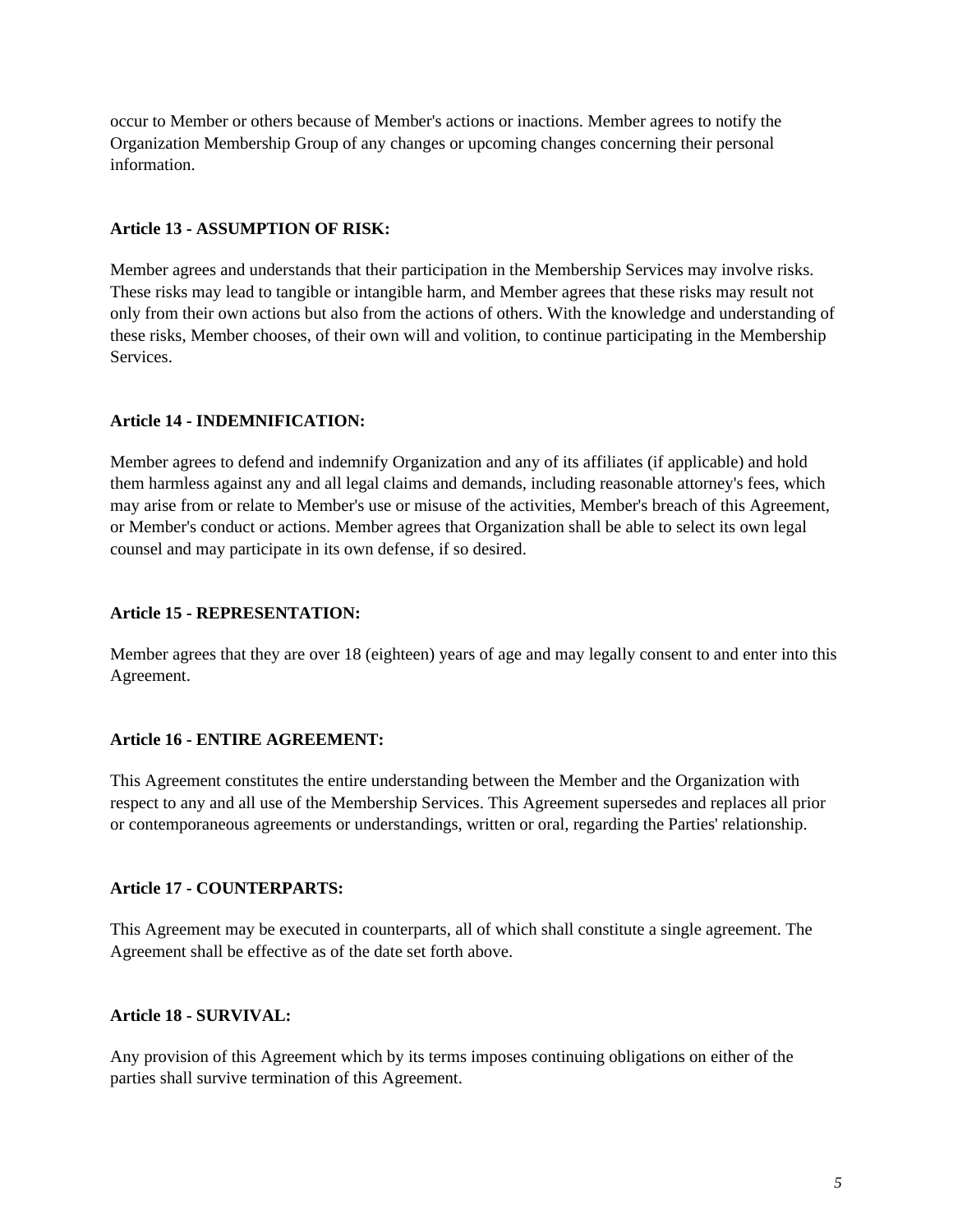#### **Article 19 - SEVERABILITY:**

If any part or subpart of this Agreement is held invalid or unenforceable by a court of law or competent arbitrator, the remaining parts and subparts will be enforced to the maximum extent possible. In such condition, the remainder of this Agreement shall continue in full force.

#### **Article 20 - DISPUTE RESOLUTION:**

In case of a dispute between the Parties relating to or arising out of this Agreement, the Parties shall first attempt to resolve the dispute personally and in good faith. If these personal resolution attempts fail, the Parties shall then submit the dispute to binding arbitration. The arbitration shall be conducted in the county and state noted in the GOVERNING LAW provision of this Agreement. The arbitration shall be conducted by a single arbitrator, and such arbitrator shall have no authority to add Parties, vary the provisions of this Agreement, award punitive damages, or certify a class. The arbitrator shall be bound by applicable and governing federal law as well as the law of Michigan. Each Party shall pay their own costs and fees. Claims necessitating arbitration under this section include, but are not limited to: contract claims, tort claims, claims based on federal and state law, and claims based on local laws, ordinances, statutes or regulations. Intellectual property claims by the Organization will not be subject to arbitration and may, as an exception to this subpart, be litigated. The Parties, in agreement with this subpart of this Agreement, waive any rights they may have to a jury trial in regard to arbitral claims.

### **Article 21 - GOVERNING LAW:**

This Agreement shall be governed by and construed in accordance with the internal laws of Michigan without giving effect to any choice or conflict of law provision or rule. Each party irrevocably submits to the exclusive jurisdiction and venue of the federal and state courts located in the following county: Muskegon.

#### **Article 22 - NOTICES:**

All notices, requests, consents, claims, demands, waivers and other communications hereunder (each, a "Notice") shall be in writing and addressed to the parties at the addresses set forth on the first page of this Agreement. All notices shall be delivered by email or at the address which the parties may designate to each other, personal delivery, nationally recognized overnight courier (with all fees pre-paid), or certified or registered mail (in each case, return receipt requested, postage pre-paid). Except as otherwise provided in this Agreement, a Notice is effective only if (a) the receiving party has received the Notice and (b) the party giving the Notice has complied with the requirements of this section.

#### **Article 23 - HEADINGS:**

Headings to this Agreement are for convenience only. Headings shall in no way affect the provisions themselves and shall not be construed in any way that would limit or otherwise affect the terms of this Agreement.